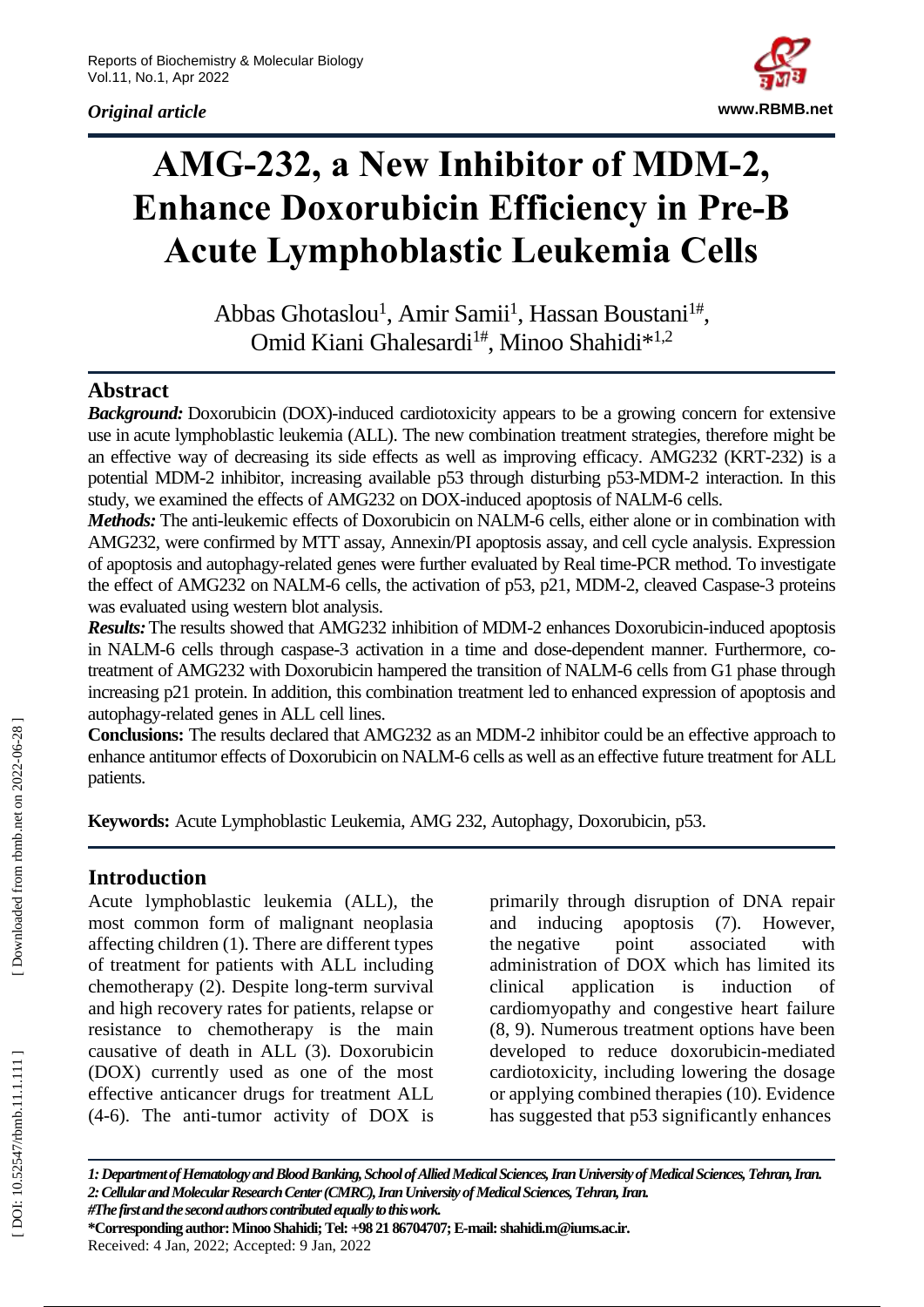DOX -induced apoptosis in tumor cells (11). It is a transcription factor that acts as a tumor suppressor and plays a pivotal role in the regulation of cell cycle, apoptosis, and autophagy (12). Murine double minute 2 (MDM -2) can bind to p53 and act as a ubiquitin ligase, resulting in its degradation. MDM regulates p53 stability via proteasomal degradation, thus inhibition of this interaction results in recruiting and enhancing p53 different biological functions in cells with wild -type p53 (13). Apart from relapsed patients, P53 mutations are infrequent in ALL (14). Autophagy, a homeostatic mechanism involved in cell survival has a dual role in cancer. Some studies show that the induction of autophagy results in overcoming resistance to DOX in certain types of cancers, however its role in lymphoid neoplasms remains controversial (15, 16) .

AMG 232 (KRT -232) is a compound that binds to MDM -2 and disturbs the interaction between the p53 protein and MDM -2, thus increasing the available activates p53. As an effective treatment strategy, it is currently under clinical trial for the treatment of various solid tumors (17, 18). Thus, the combination of AMG 232 with agents such as Dox to maintain efficacy and minimize cytotoxic effects, as well as enhance its antitumor activity may be a promising therapeutic approach in the years ahead. Snice the effects of AMG 232 on apoptosis and autophagy have not yet been clarified in pre -B acute lymphoblastic leukemia cells, the present study was designed to evaluate the capacity of AMG 232 to increase the sensitivity of NALM -6 cells to Dox as a valuable therapeutic approach.

# **Materials and Methods**

## *Cell Culture and Solution Preparation*

NALM -6 cell line was obtained from the National Cell Bank of Iran (NCBI), Pasteur Institute, Tehran, Iran. Cells were cultured in RPMI 1640 medium containing 10% fetal bovine serum (Gibco, UK), 2 mM L glutamine (Gibco, UK), and 100 U/ mL

penicillin, 100 U/ mL streptomycin (Gibco, UK), in a controlled atmosphere  $(37 \text{ °C}, 5\%)$ CO2 concentration and 95% humidity). The NALM -6 cell line in the logarithmic growth phase with passage number 4 or 5 was used for subsequent experiments. AMG 232 was purchased from Medchemexpress (UK) and prepared by dissolving 5 mg of AMG 232 powder in 1.76 mL dimethyl sulfoxide (DMSO, Merck). Doxorubicin hydrochloride was obtained from Ebewe, Austria, with an initial concentration of 50 mg/25 mL and stored at 4 °C for subsequent use.

#### *Cytotoxicity Assay*

To evaluate AMG 232 effect on cell viability and metabolic activity in ALL cell line, NALM - 6 cells were exposed to different concentrations of AMG232 (100،300،500 nM) or Doxorubicin (50 nM), either alone or in combined treatment. Briefly, NALM -6 cells were seeded into a 96 -well culture plate  $(20\times10^3$  cells/well) and incubated with designated concentrations of drugs for 24 h and 48 h. Afterward, the cells were incubated with  $10 \mu l$  of MTT solution (5 mg/ml, methylthiazol -tetrazolium, Sigma Sigma-Aldrich, Germany) for 4 h at 37  $^{\circ}$ C. The resulting formazan crystals were solubilized by the addition of 100 μL DMSO, and the absorbance was measured by ELISA reader. To assess drug combination effects of AMG232 and Doxorubicin, combination index (CI) and isobologram analysis was computed using CompuSyn Ver1.1 software (ComboSyn, Inc., Paramus, NJ, USA) according to the classic isobologram equation. The additive effect  $(CI= 1)$ , synergism (CI< 1), and antagonism (CI $> 1$ ) between drugs are evaluated according to their CI values.

#### *Annexin -V Assay*

To explore the MDM - 2 -mediated inhibitory effect of AMG232 on apoptosis, flow cytometric analysis of annexin -V binding assay was performed. NALM -6 cells were seeded into twelve -well plates at a density of

Downloaded from rbmb.net on 2022-06-28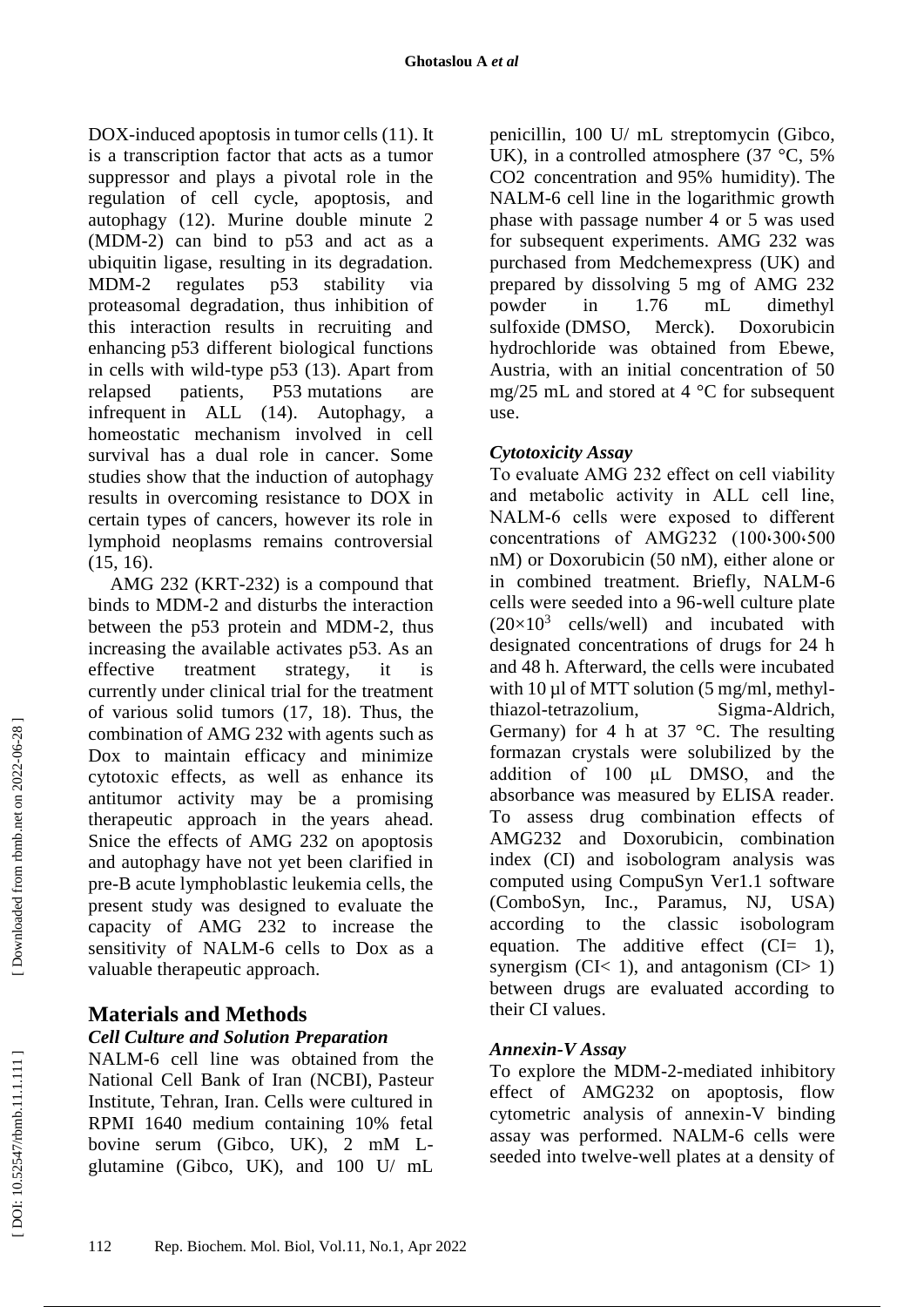$150\times10^3$  cells/well. After 24 h and 48 h treatment with different concentrations of AMG 232 (100،300،500،1000،10000 nM) and DOX (50 nM), the cells were collected and resuspended in cold PBS. Cells were pelleted and incubated with 100 µL annexin -V/PI (MabTag, Germany) incubation reagent containing  $90 \mu L$  of 1X binding buffer, 5  $\mu L$  PI, 5 µL annexin -V for 20 min in the dark at room temperature and were detected by FACS Calibur (Becton Dickinson). The apoptotic index was calculated by FlowJo version 7.6.1 software (BD Life Sciences, USA), measured in each of three independent experiments.

#### *Flow cytometric investigation of DNA content*

To determine whether AMG232 induced inhibitory effects were possibly due to cell cycle arrest the cells were treated with AMG232 and Doxorubicin at the concentrations of 300 nM and 50 nM respectively for 24 h. Briefly,  $150 \times 10^3$ pretreated cells were harvested, washed twice with cold PBS, and fixed overnight in 70% ethanol at -20 ˚C. Subsequently, cells were washed twice and resuspended in  $100\mu g/ml$ RNaseA (Sinaclon, Iran) and 50 µg/ml propidium iodide (Sigma Aldrich, UK). Finally, the samples were analyzed using BD FACS Calibur Flow Cytometer and Flowjo software.

#### *RNA isolation, Reverse transcription and Real-time PCR*

To explore the effects of AMG232 and Doxorubicin on p53 signaling pathway, molecular analysis was performed to evaluate apoptosis and autophagy -related genes expression. Total cellular RNA was extracted from the cells after 36 h treatment with AMG 232 (300 nM) and DOX (50 nM) using One Step - RNA Reagent (Bio Basic, Canada) according to the manufacturer's instruction. The quantity of RNA samples was assessed using Thermo Scientific Nanodrop. 1µg of total RNA was used for cDNA synthesis. Reverse transcription PCR was performed using the cDNA synthesis kit (Prime Script™ RT reagent Kit, Perfect Real - Time, TaKaRa) following the manufacturer's instruction. Generated cDNA was amplified in qPCR using RealQ Plus 2x Master Mix Green, without ROX™ (Amplicon, Denmark) on a light cycler instrument (Roche Diagnostics, Germany). A melting curve analysis was used to confirm the specificity of the products. Each sample was examined in triplicate and the quantification of mRNA expression levels was determined based on the 2 -∆∆Ct formula. The housekeeping gene GAPDH was used as an endogenous control to normalize the variability in expression levels. The nucleotide sequences of the primers are given in Table 1.

| Gene            | <b>Primer</b> | Table 1. Sequences of the primers used for Real-Time RT-PCR.<br><b>Sequence</b> | <b>Product Size (bp)</b> |
|-----------------|---------------|---------------------------------------------------------------------------------|--------------------------|
| <b>GAPDH</b>    | Forward       | 5'-GAAGGTGAAGGTCGGAGTC-3'                                                       | 226                      |
|                 | Reverse       | 5'-GAAGATGGTGATGGGATTTC-3'                                                      |                          |
| P <sub>53</sub> | Forward       | 5'- CGCTTCGAGATGTTCCGAGA-3'                                                     | 102                      |
|                 | Reverse       | 5' CTTCAGGTGGCTGGAGTGAG-3'                                                      |                          |
| $MDM-2$         | Forward       | 5'- CTCCGTGTTTGGTCAGTGGA -3'                                                    | 81                       |
|                 | Reverse       | 5'- TGGTCAGGGTAGATGGGTCC -3'                                                    |                          |
| P <sub>21</sub> | Forward       | 5'- ACCTCCTCTAAGGTTGGGCA -3'                                                    | 110                      |
|                 | Reverse       | 5'- TGCCTTCACAAGACAGAGGG -3'                                                    |                          |
| Puma            | Forward       | 5'- CATGCCTGCCTCACCTTCAT -3'                                                    | 127                      |
|                 | Reverse       | 5'- GGTCACACGTGCTCTCTCTAA -3'                                                   |                          |
| <b>Noxa</b>     | Forward       | 5'- GTAGGTTGTAGTCACTTTAGATGGA -3'                                               | 127                      |
|                 | Reverse       | 5'- CCAGATGGTAAAATAGCTGCCT -3'                                                  |                          |
| $Bcl-2$         | Forward       | 5'- GTTTTCACGTGGAGCATGGG -3'                                                    | 132                      |
|                 | Reverse       | 5'- CCATTGCCTCTCCTCACGTT -3'                                                    |                          |
| $Mcl-1$         | Forward       | 5'- GCAGTGAGGGCTTAGGACAC-3'                                                     | 101                      |
|                 | Reverse       | 5'- GCCAGTCAGCACTTAGACCA-3'                                                     |                          |
| $Ulk-1$         | Forward       | 5'- AGAATGGGGCTTCGCGGAA-3'                                                      | 125                      |
|                 | Reverse       | 5'- GCTTCACAGTGGACGACAGG-3'                                                     |                          |
| DRAM-1          | Forward       | 5'- CCAAGATTTCCAGAGTGTCACC-3'                                                   | 102                      |
|                 | Reverse       | 5'- AATGGCCTGCGACATTCACT-3'                                                     |                          |

 [\[ DOI: 10.52547/rbmb.11.1.111 \]](http://dx.doi.org/10.52547/rbmb.11.1.111) [\[ Downloaded from rbmb.net on 2022-06-2](https://rbmb.net/article-1-851-en.html)8 ] Downloaded from rbmb.net on 2022-06-28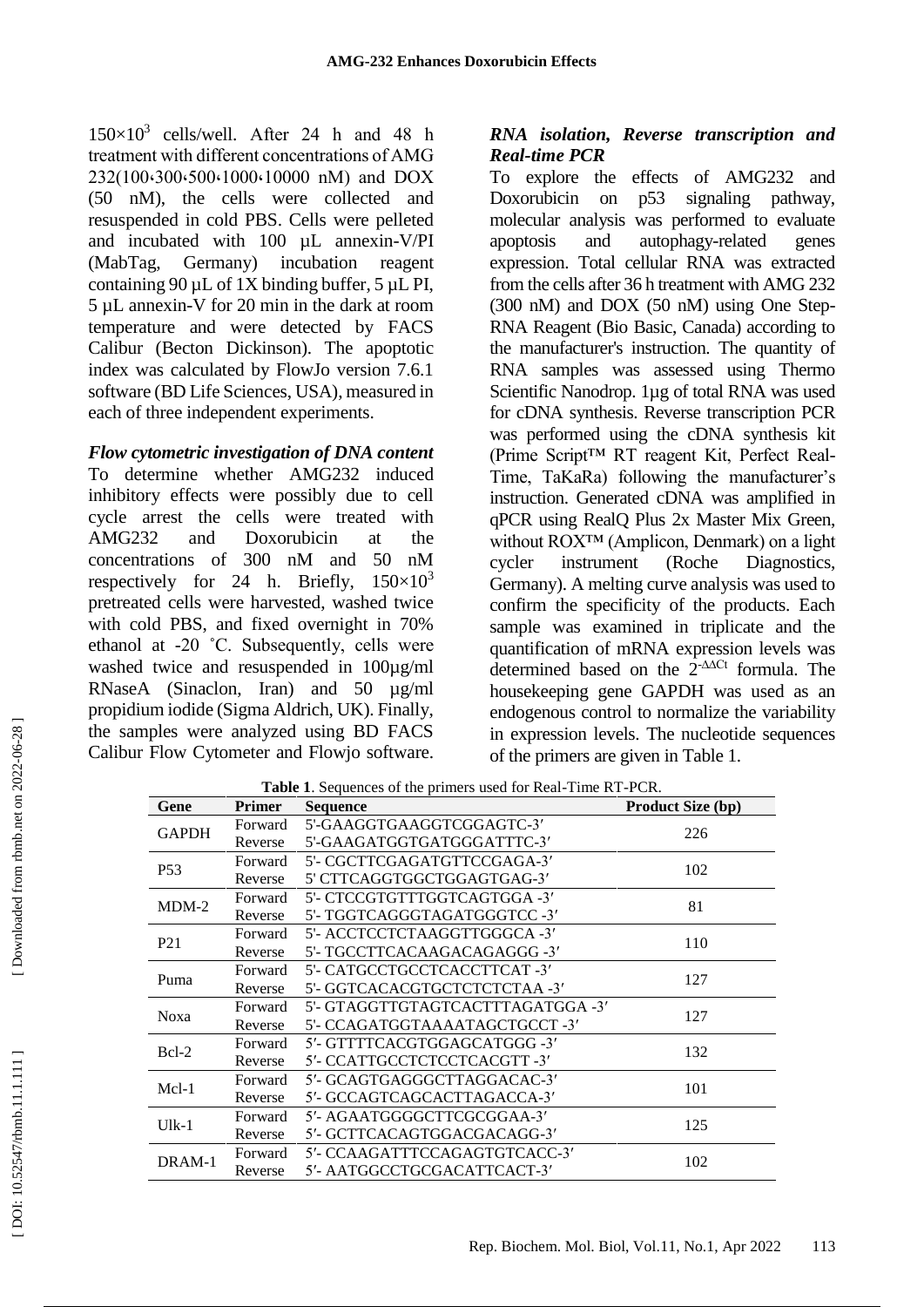#### *Protein Extraction and Western Blot Analysis*

 $5 \times 10^6$  NALM-6 cells were treated with AMG232 (300 nM) and Doxorubicin (50 nM) for 36 h. Then cells were harvested, washed with cold PBS and lysed in RIPA buffer (Sigma, UK). protein concentrations were determined according to the Bradford method. Equivalent amounts of total cellular protein were separated by 10% SDS -PAGE and afterward transferred to nitrocellulose membrane (Hybond -ECL; Amersham Corp., Little Chalfont, UK). Subsequently, membranes were blocked with 5% skim milk and probed with specific primary antibodies. After 3 washes, the proteins were detected using secondary antibodies conjugated with horseradish peroxidase (HRP), and the enhanced chemiluminescence detection system (Amersham ECL Advance Kit; GE Healthcare, Little Chalfont, UK) according to the manufacturer's protocol.

#### *Statistical Analysis*

All data were analyzed using Excel software Ver 2019 and GraphPad Prism version 8.0.0 for Windows (GraphPad Software, San Diego, California, USA) and are reported by the mean±standard deviation of three independent tests.

The significance of differences between mean values of the groups was analyzed by One -way Analysis of variance (ANOVA) followed by Dunnett's multiple comparison test. A p -value< of 0.05 was considered statistically significant.

## **Results**

#### *AMG232 interacted synergistically with Doxorubicin to decrease cell survival and metabolic activity of NALM-6 cells*

MTT assay demonstrated a significant decrease in viability and metabolic activity of NALM -6 cells in a concentration and time dependent manner. As illustrated in Fig. 1A, the most significant reduction in cell viability was proportional to 48h treatment with 500 nM of AMG232 combined with 50 nM of Doxorubicin. Moreover, it was demonstrated that AMG 232 synergizes with Doxorubicin to potentiate its cytotoxicity. The results were obtained after 24 h treatment of NALM -6 cells and revealed a synergistic correlation between AMG232 and Doxorubicin (Fig. 1B). Moreover, Fraction effect (FA) versus CI analysis showed that the combination of AMG232 and Doxorubicin was more effective in inhibition of cell survival than each agent alone (Fig. 1C).

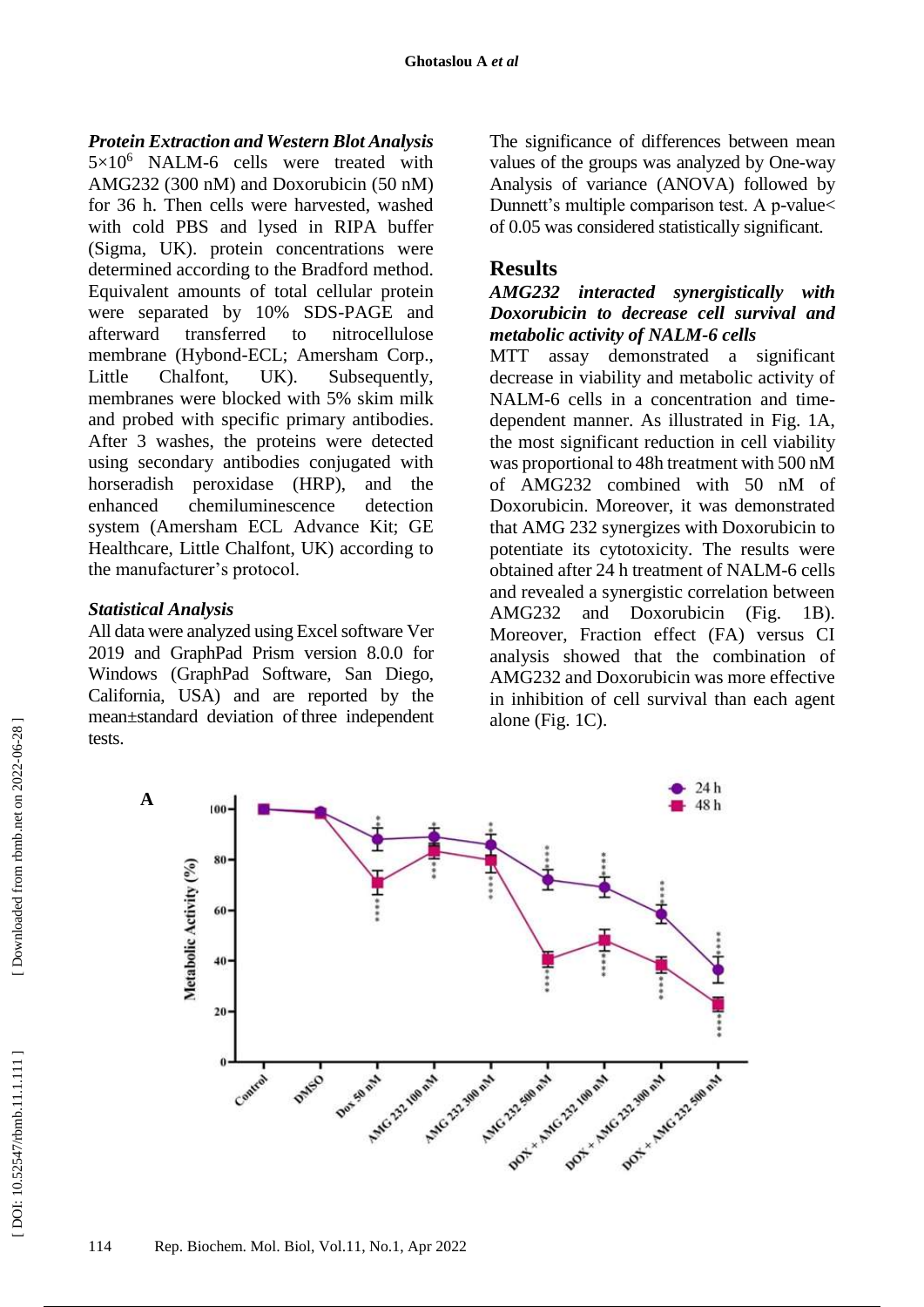

**Fig. 1.** The effects of AMG232 and Doxorubicin on cell viability and metabolic activity. A) MTT results showed that AMG232 sensitized and decreased cell viability of NALM-6 cells treated with Doxorubicin in a concentration- and time-dependent manner. B) Isobologram analysis (Chou-Chou Plot),  $(Dx)1$  and  $(Dx)2$  are related to a single dose, while  $(D)1$  and  $(D)2$ demonstrate combinational effects of AMG232 and Doxorubicin. Points above and below the isoeffect line correlate with antagonism and synergism, respectively. C) Fraction effect (FA) versus CI analysis (Chou -Talalay Plot) revealed a synergistic effect for AMG232 and Doxorubicin. CI< 1, CI= 1, CI> 1 indicate synergism, additive effect, and antagonism of drugs, respectively. Values of three independent experiments are given as mean±SD. The statistical significance of differences between experimental variables was evaluated for either agent alone compared to the control group and combinational doses compared to Doxorubicin. \*p< 0.05, \*\*p< 0.01, \*\*\* p< 0.001 and \*\*\*\* p< 0.0001 represent significant changes.

#### *AMG232 induced apoptotic cell death through an increase in p53 protein and caspase 3 cleavage in NALM-6 cells*

The resulting data indicated that AMG232 enhanced apoptosis of NALM -6 cells in a dose and time -dependent manner (Fig. 2A). Moreover, exposure of NALM -6 cells with increasing concentrations of AMG232 in combination with Doxorubicin resulted in a significant increase in the proportion of apoptotic cells as compared with Doxorubicin alone (Fig. 2B). The highest percentage of apoptotic cells in the early stage was observed

at a concentration of 10 µM AMG232 after 24h treatment (Fig. 2C). The highest percentage of apoptotic cells in the early and late stages was proportional to 48h treatment with 500 nM of AMG232 in combination with 50 nM of Doxorubicin (Fig. 2D). Subsequently, Western blot analysis confirmed caspase 3 induced apoptosis in NALM -6 cells. As illustrated in Fig. 2E, combinational treatment of NALM -6 cells with AMG232 and Doxorubicin, induced caspase‐3‐dependent apoptosis.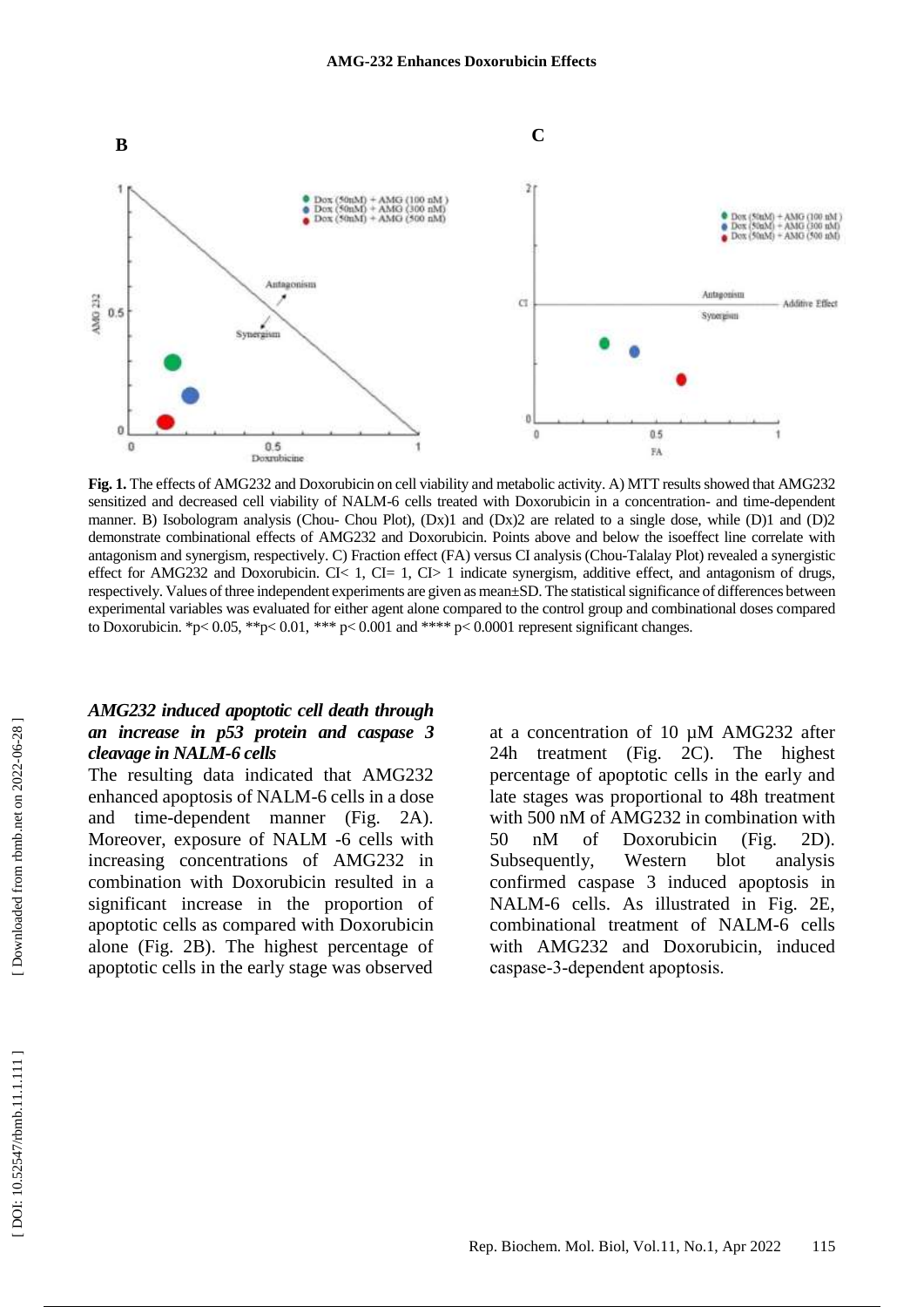

AMG 232 Concentration (nM)

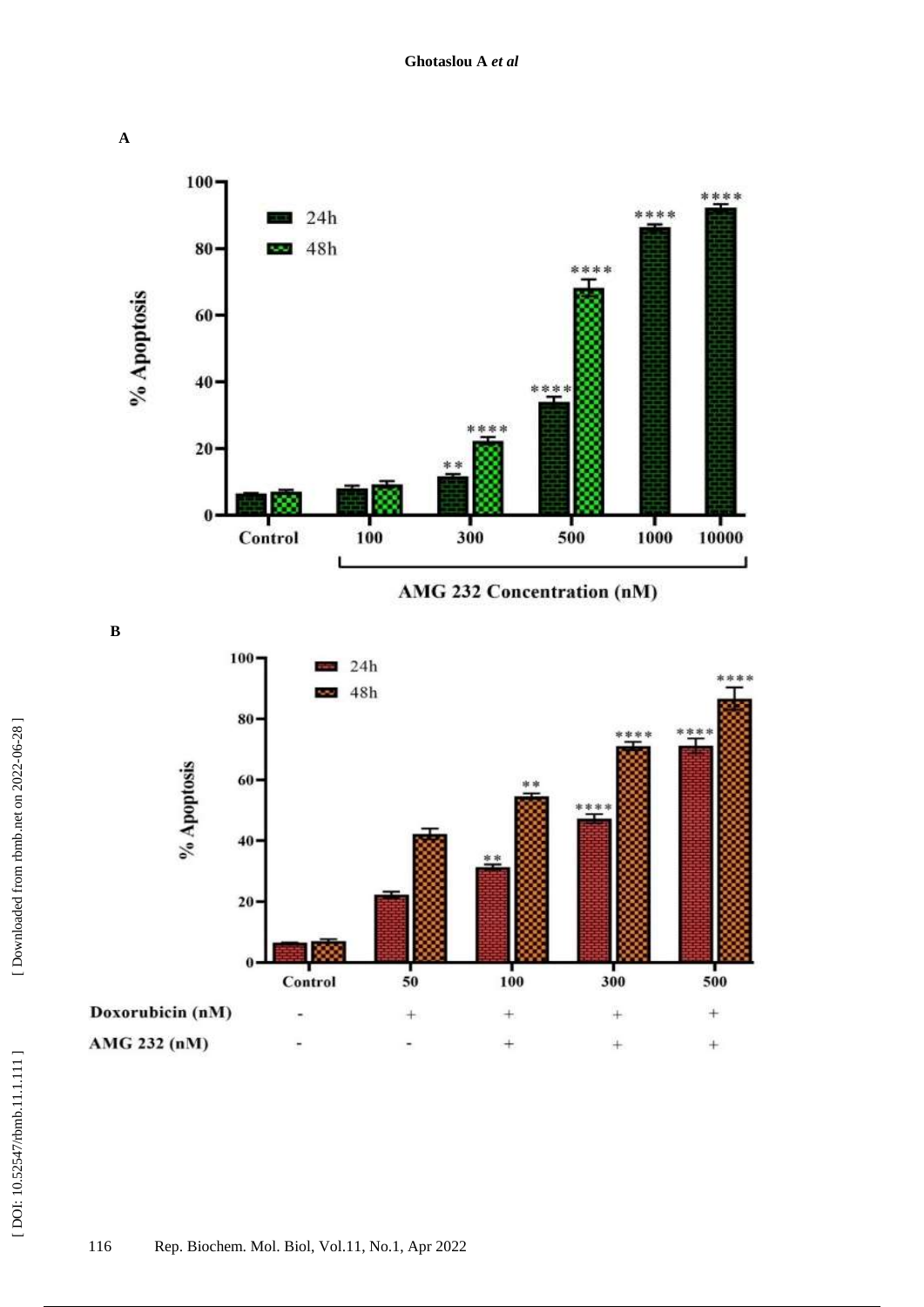**C**

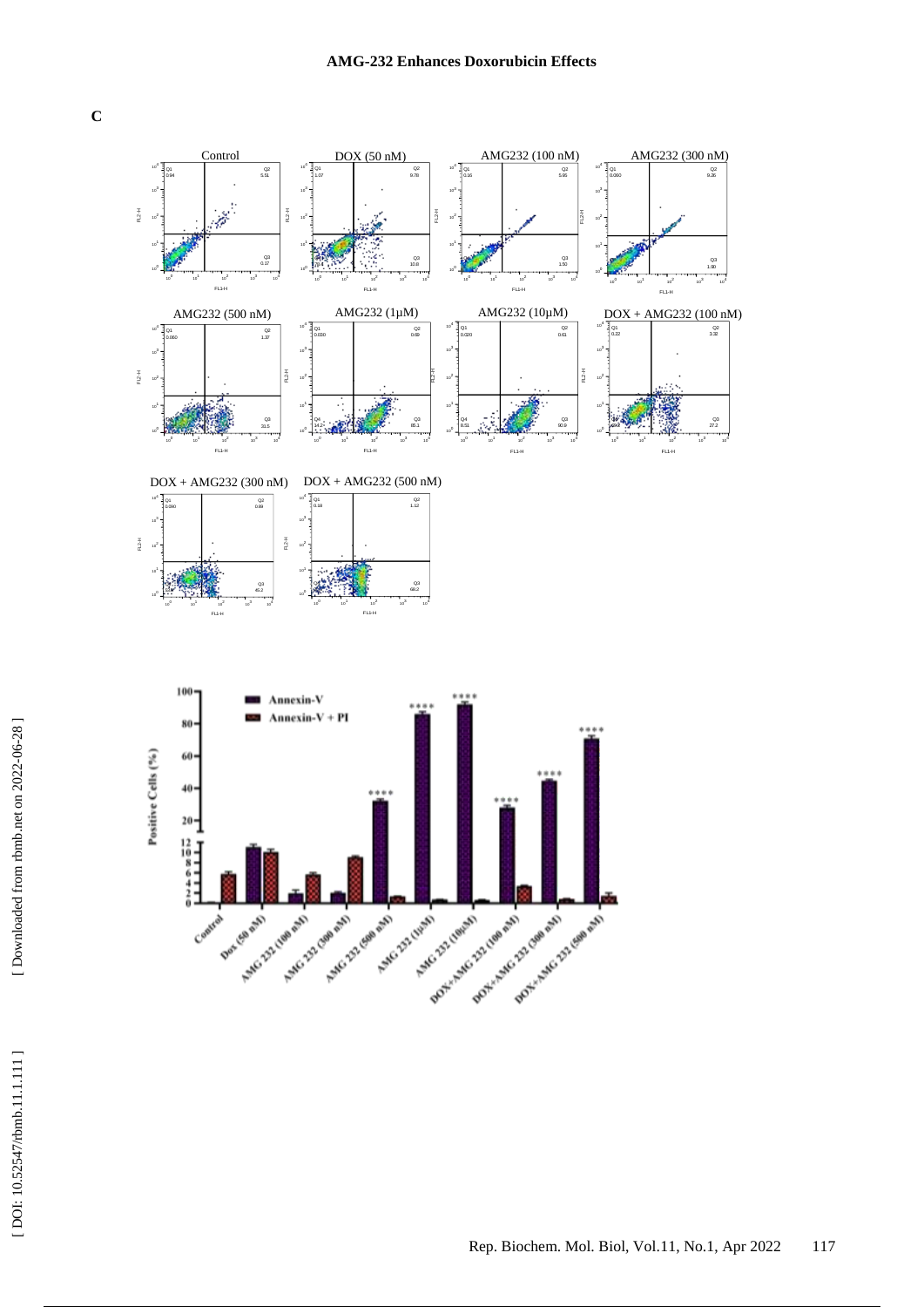

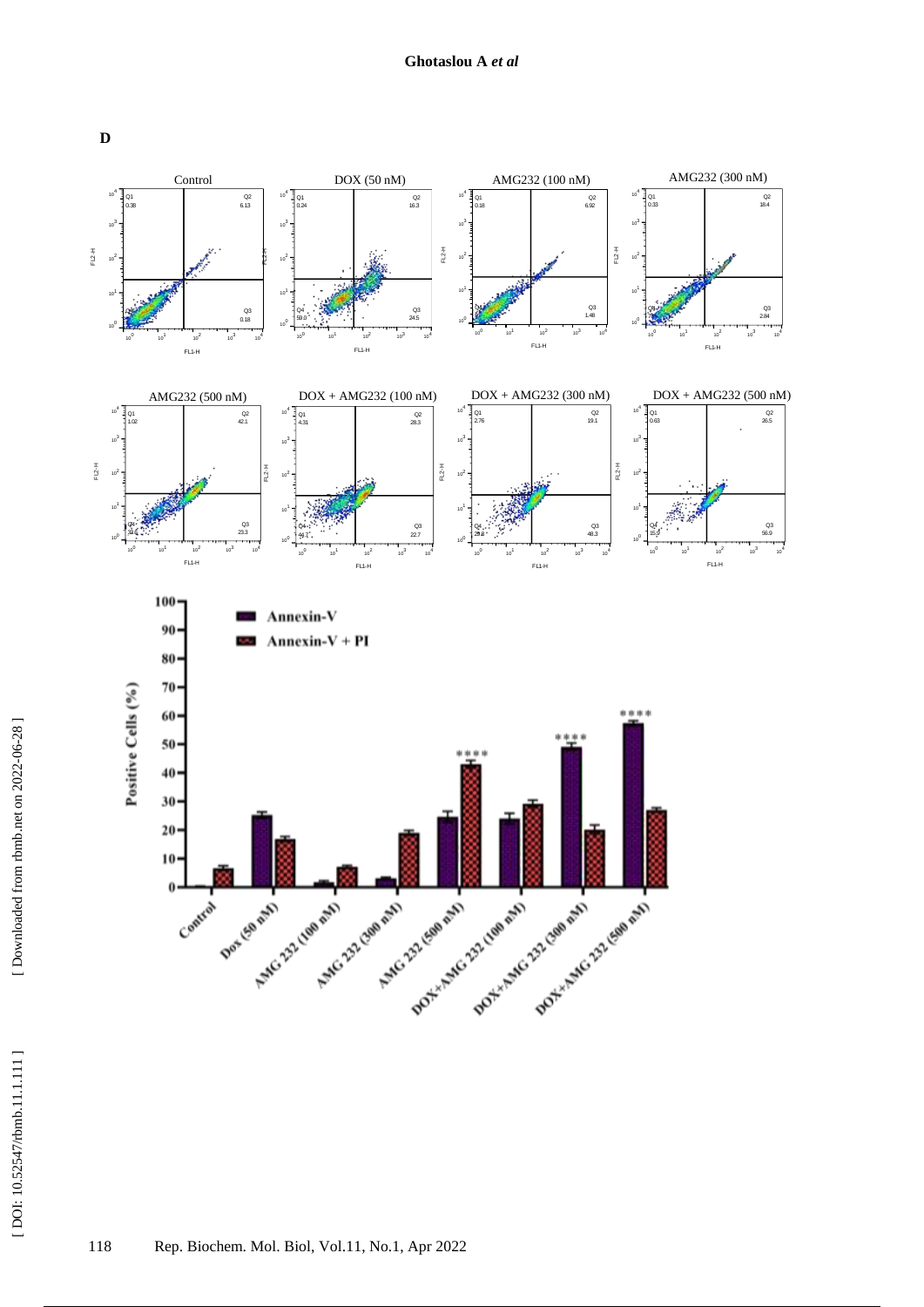

Fig. 2. The combination of AMG232 and Doxorubicin resulted in caspase-dependent apoptosis in NALM-6 cells. The effect of AMG232 on NALM-6 cell apoptosis in the absence (A) or presence (B) of Doxorubicin showed a concentration- and timedependent apoptosis in these cells. Annexin -V/PI apoptosis analysis of NALM -6 cells after 24h (C) and 48h (D) of treatment with indicated agents demonstrated an elevated apoptotic cell population in the early and late stages. E) Western blot results showed caspase -activated apoptosis in response to AMG232 and Doxorubicin combination treatment after 36 h. Values are given as mean±SD of three independent experiments. Beta -Actin was amplified as an internal control. The statistical significance of differences between each agent alone was determined in comparison to the untreated group and combination doses in comparison to the Doxorubicin group. \*\*p< 0.01 and\*\*\*\* p< 0.0001 represent significant changes.

#### *AMG232 -induced G0/G1 cell cycle arrest was mediated through p21 protein increase in NALM-6 cells*

The data indicated that exposure to AMG232 and Doxorubicin elevated percentage of cell populations in G0/G1 and G2/M phases respectively (Fig. 3A). These results revealed that AMG232 induced its anti -cancer effects through a G1 phase arrest while sub -G1 population increased. Besides, the anti proliferative effects of AMG232 on leukemic cells was further confirmed by a decrease in

the percentage of cell population in S phase. Moreover, combinational treatments led to an increased cell population in sub -G1 phase. These results confirms that AMG 232, in synergy with doxorubicin, increases apoptosis in NALM -6 cells. In addition, to explore cell cycle arrest mechanisms expression of p21 was evaluated through Western blot analysis. These results showed that AMG232 in combination with Doxorubicin activated p53 p21 signaling pathway by a remarkable increase in p21 expression.



 $\boldsymbol{\mathsf{A}}$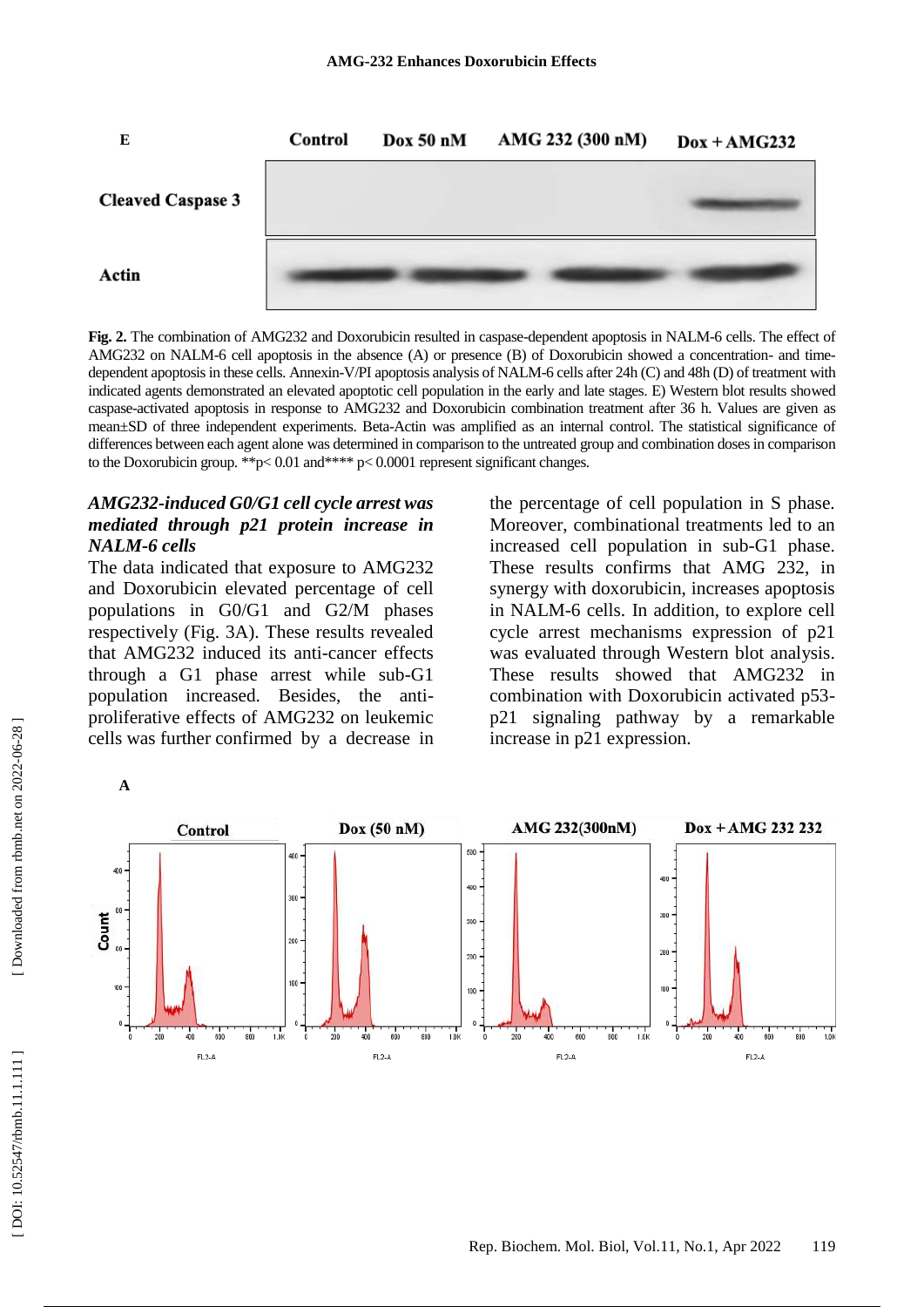

**Fig. 3.** The effects of AMG232 and Doxorubicin on the distribution of NALM -6 cells in different phases of the cell cycle. A) Treatment with AMG232 increased G0/G1 cell percentage. B) The percentage of cell populations in different phases of cell cycle after 24h treatment. Values of three independent experiments are given as mean±SD. C) Western blot analysis results demonstrated a significant increment in the expression of p21, one of the main cell cycle inhibitors. β -Actin was used as an internal control.

#### *AMG232 induced apoptotic cell death in NALM-6 cells through the alteration of apoptosis- and autophagy -related genes and proteins*

The data of Real -time PCR indicated an increase in the mRNA levels of pro -apoptotic genes, including PUMA and NOXA, while BCL -2 and MCL -1 mRNA expression levels were decreased (Fig. 4A and B). These findings were consistent with annexin -V/PI flow cytometric analysis, which revealed that treatment of NALM -6 cells with these agents exerts caspase - 3 -dependent apoptosis. Moreover, the expression of genes involved in p53 signaling pathways (p53, p21, MDM -2) was upregulated (Fig. 4C). The experiments showed a greater increase in mRNA levels of apoptosis related genes in combination therapy

compared with AMG232 or Doxorubicin alone. Thus, it was evident that this drug combination was more effective in, activation of the p53 signaling pathway than either agent alone. Next, to further investigation of apoptosis mechanism induced by AMG232, autophagy -related gene were analyzed. The results demonstrated a significant increase in the expression levels of ULK -1 and DRAM -, two genes involved in autophagy and the p53 signaling pathway (Fig. 4D). Our results confirmed that AMG232 in combination with doxorubicin increased apoptosis and autophagy -related genes which induce apoptosis in NALM -6 cells .

 $\mathbf C$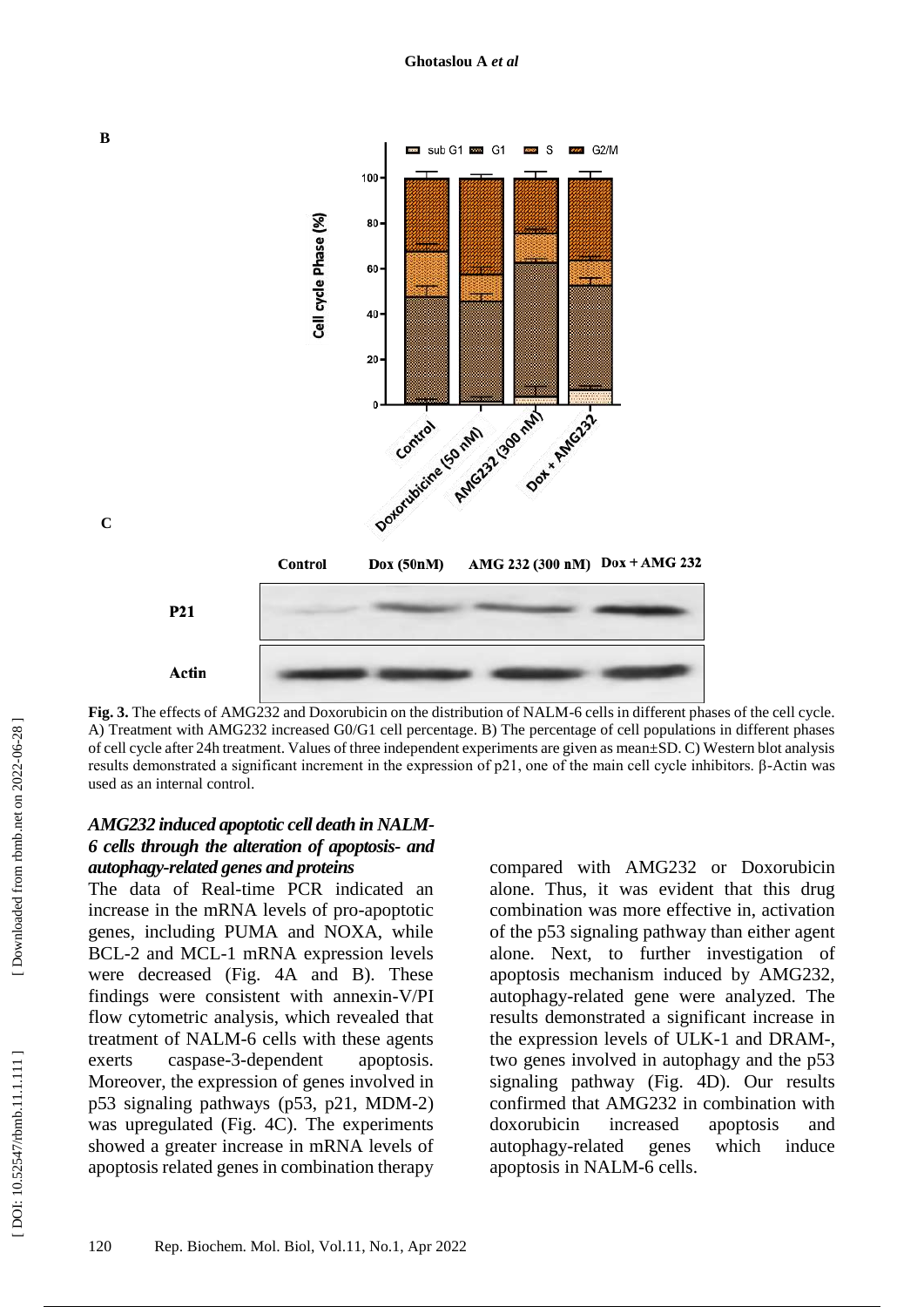

**Fig. 4.** The effects of AMG232 and Doxorubicin on apoptosis and autophagy -related genes. AMG232 synergized with Doxorubicin resulted in A) an elevation of the expression levels of pro -apoptotic genes B) a reduction in the expression levels of anti-apoptotic genes C) an increment in genes involved in the p53 signaling pathway D) an increase in autophagy-related genes. Values of three independent experiments are given as mean $\pm$ SD.  $\beta$ -Actin was used as an internal control. \*p< 0.05, \*\*p< 0.01, \*\*\* p< 0.001 and\*\*\*\* p< 0.0001 represent significant changes from untreated controls.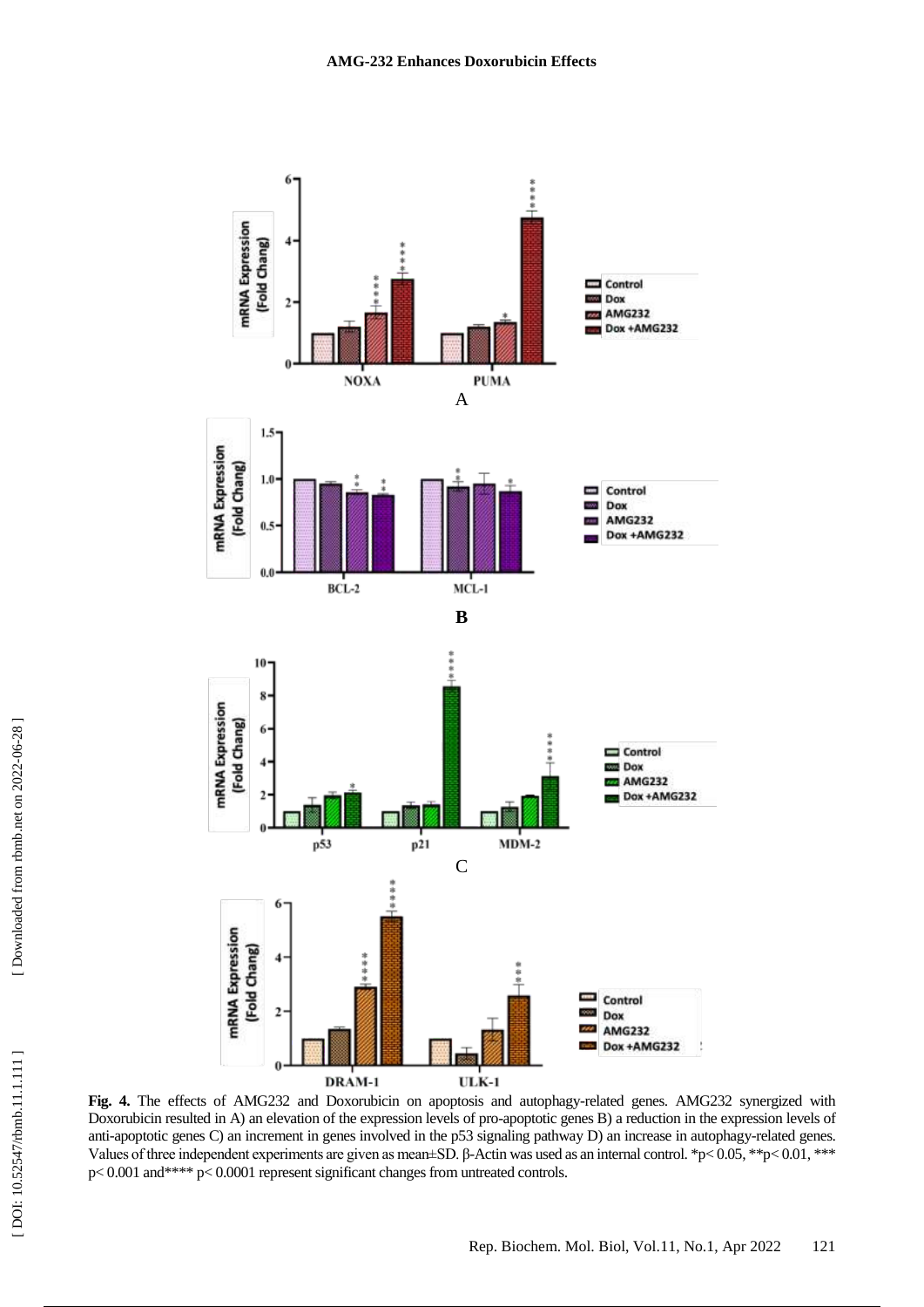#### *AMG 232 induced apoptotic cell death through the activation of the p53 signaling pathway*

The results of western blot analysis demonstrated a remarkable increase in expression p53, p21, and MDM -2 which was more evident in combined modality, as compared with either agent alone (Fig. 4E). Moreover, increased p53 level was accompanied by upregulation of some target genes includin g NOXA, PUMA, and

autophagy -related genes. Upregulation of p21 is an alternative indicator of p53 activation (Fig. 3C). MDM2 upregulation is a negative feedback regulator of p53 activity. These results indicated that the combinational treatment of AMG232 with Doxorubicin is associated with activation of the p53 -p21 signaling pathway and consequently increased expression of apoptosis -related genes and cytotoxic effects.



**Fig. 5.** The effects of AMG232 with Doxorubicin in, activation of the p53-p21 signaling pathway. The results revealed that combinational treatment could induce an increased expression of p53 and MDM-2 in NALM-6 cells. The experiments were repeated three time separately, one of which is shown. β-Actin was used as an internal control.

## **Discussion**

In the present study, we investigated the effect of the MDM -2 inhibitor, AMG232, on NALM - 6 cells in combination with Doxorubicin. The results revealed that treatment with AMG232 decreased metabolic activity of NALM -6 cells and induced apoptotic cell death, either alone or in combination with Doxorubicin (Fig. 1). The mechanism of cell death triggered by DNA damaging agents such as Dox is mainly mediated through p53 activation. However, Doxorubicin dose reduction may result in the reduction of p53 -induced tumor suppression. Therefore, MDM2 -targeted therapy may be a potential new strategy to improve the efficacy of chemotherapy regimens. According to this, phase 1 study of AMG232 was evaluated in relapsed/refractory multiple myeloma, AML, and solid tumors with wild -type p53 (17, 18). Our findings are in accordance with the following studies that suggest AMG232 has a significant impact on various tumor cells. It is

reported that AMG232 has a remarkable effect on glioblastoma and patient-derived glioblastoma stem cells (19). A recent study demonstrated that ovarian cancer cell lines with high expression levels of MDM2, are resistant to T -cell -mediated killing, and targeting MDM2 with AMG232 results in T -cell mediated killing sensitivity of tumor cells (20). The potential anticancer effects of AMG232 in combination with trametinib in non -small cell lung cancer (NSCLC) and Patient -derived xenografts (PDXs) models were shown in a study conducted by Zhang et al (21). In another study the combination therapy of AMG232 with radiotherapy induced tumor response in adenoid cystic carcinoma (22). Besides, treatment of metastatic Melanoma with AMG232 in PDXs hindered tumor growth, either alone or in combination with BRAF and/or MEK inhibitors (23). It is proven that antitumor agents' activity is mediated through activation of apoptosis or suppression cell cycle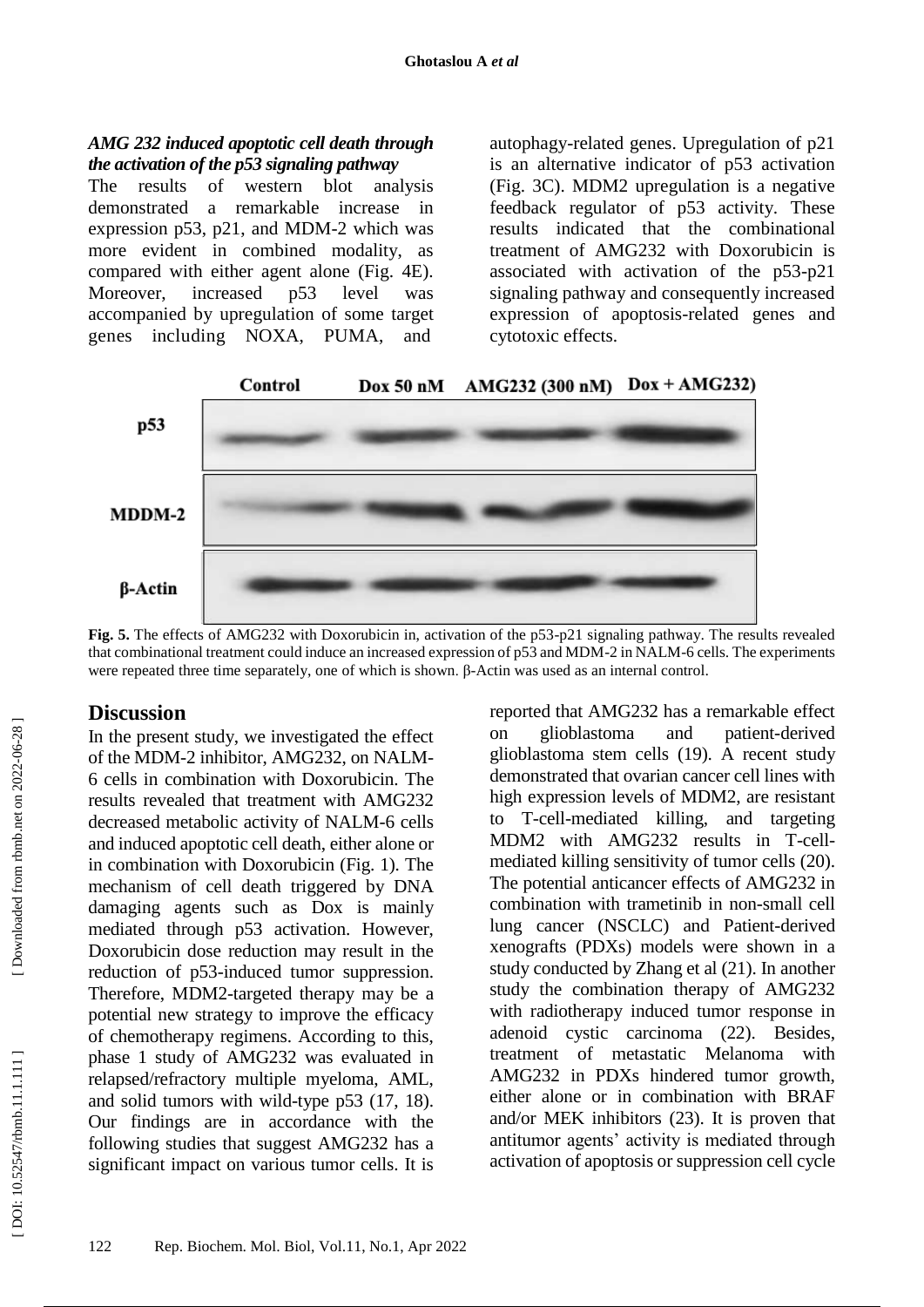progression. p21, promotes cyclin -dependent cell cycle arrest which prevents further G1/S transition (24). Based on the results of our synergistic experiments, treatment of NALM -6 cells with AMG232 in combination with Doxorubicin led to the induction of growth suppressive and apoptotic cell death in a time and dose -dependent manner (Figs. 2 and 3). A recent study published by Canon et al, highlighting that AMG232 potentially suppresses cell proliferation and induces apoptosis in p53 wild -type tumor cells. G0/G1 phase cell cycle arrest and S phase cell accumulation were associated with induction of p21 protein. Moreover, AMG232 had no effect on p53 -mutant tumor cell growth; suggesting a p53 -dependent anti -proliferative effect or possibly the contribution of other p53 -family proteins such as p73, which needs to be supported by further experiments. In addition, AMG232 alone or in multidrug chemotherapy regimens with Doxorubicin, Cisplatin or Carboplatin, reduced tumor size of *in vivo* tumor models (25). In accordance with our findings, combination treatment strategies result in overexpression of two members of pro apoptotic genes, PUMA and NOXA, coupled with suppression of anti-apoptotic genes, BCL-2 and MCL -1. Furthermore, stabilization of p53 and overexpression of p21, MDM -2, and p53 occurred after AMG232 treatment. PUMA and

## **References**

1. Malard F, Mohty M. Acute lymphoblastic leukaemia. The Lancet. 2020;395(10230):1146 -62.

2. Kato M, Manabe A. Treatment and biology of pediatric acute lymphoblastic leukemia. Pediatr Int. 2018;60(1):4 -12.

3. Pui CH, Evans WE. Treatment of acute lymphoblastic leukemia. N Engl J of Med. 2006;354(2):166 -78.

4. Cortés -Funes H, Coronado C. Role of anthracyclines in the era of targeted therapy. Cardiovasc Toxicol. 2007;7(2):56 -60.

5. Hong Y, Che S, Hui B, Yang Y, Wang X, Zhang X, et al. Lung cancer therapy using doxorubicin and curcumin combination: Targeted NOXA, as pro -apoptotic mediators and p53 targets, are members of BCL -2 family proteins leading to mitochondrial outer membrane permeabilization via decreased expression levels of BCL -2 and MCL - 1 (26). Our experiments declared that incubation of NALM -6 cells with AMG232 resulted in an increased expression of DRAM -1 and ULK -1 autophagy genes and consequently apoptosis induction in leukemia cells. Similarly, Werner et al. reported that treatment of tumor cells with AMG232 and radiation synergistically contributes to the activation of p53 -p21 signaling pathway followed by cell cycle halting in G1 phase and overexpression of autophagy -related genes as well as an increase in acidic vacuolar organelles (AVO) cells for apoptosis induction (27). Our study showed for the first time that AMG232, as the newest generation of MDM2 inhibitors, leads to apoptosis of NALM-6 cells. The results of this study showed that the AMG232 induces p53 dependent apoptosis and autophagy. However, further investigations are needed to explore the pathways involved in apoptosis, such as p63, p73, and to evaluate the effect of the AMG232 *in vivo* .

# **Acknowledgements**

This study was supported by the grant No. 33199 from Iran University of Medical Sciences.

prodrug based, pH sensitive nanomedicine. Biomed Pharmacother. 2019;112:108614.

6. Zhao M, Ding X -f, Shen J -y, Zhang X -p, Ding X -w, Xu B. Use of liposomal doxorubicin for adjuvant chemotherapy of breast cancer in clinical practice. J Zhejiang Univ Sci B. 2017;18(1):15 - 26.

7. Tacar O, Sriamornsak P, Dass CR. Doxorubicin: an update on anticancer molecular action, toxicity and novel drug delivery systems. J Pharm Pharmacol. 2013;65(2):157 -70.

8. Thorn CF, Oshiro C, Marsh S, Hernandez - Boussard T, McLeod H, Klein TE, et al. Doxorubicin pathways: pharmacodynamics and adverse effects. Pharmacogenet Genomics. 2011;21(7):440 -446 .